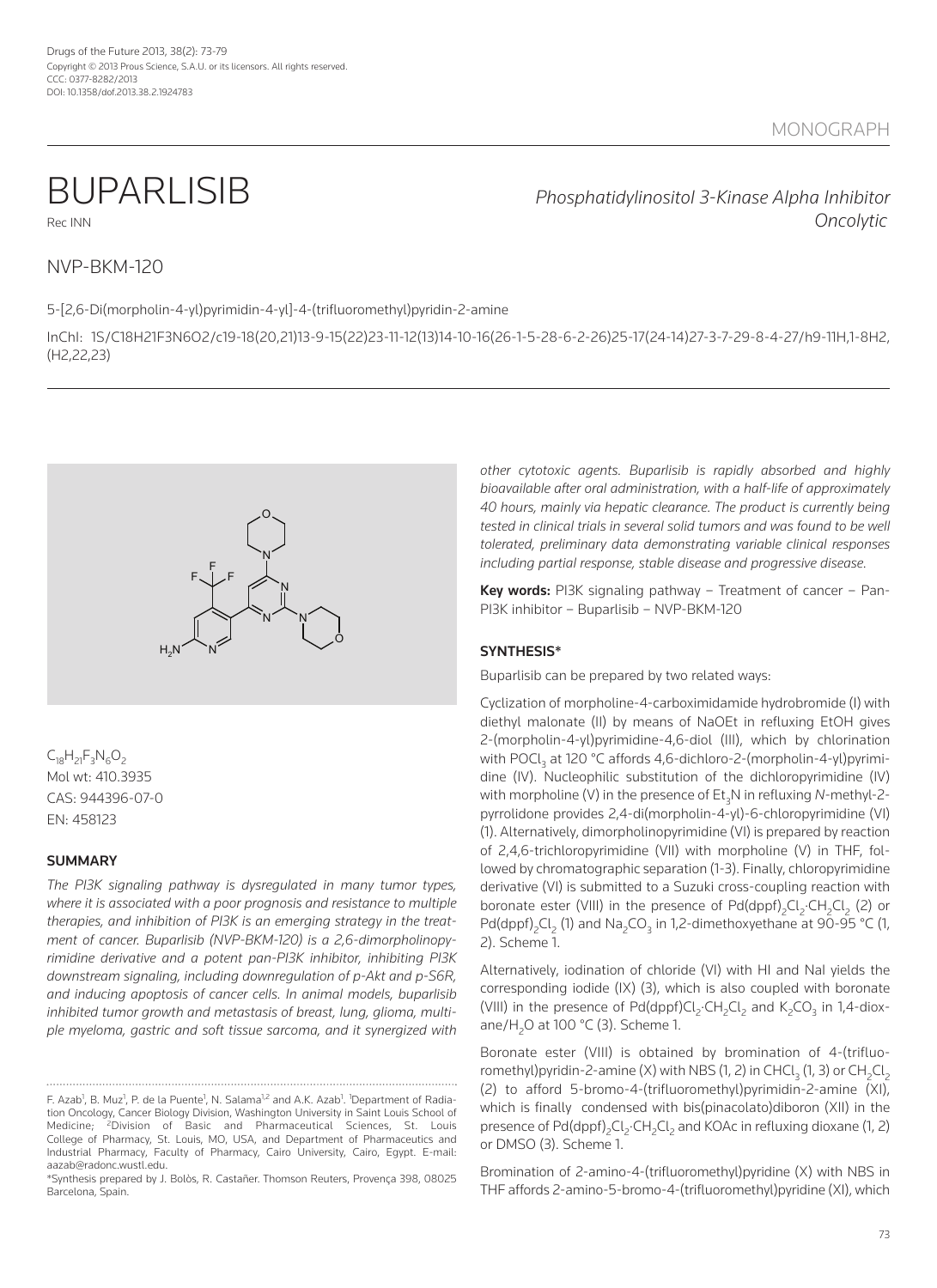**Scheme 1.** Synthesis of Buparlisib



by *N*-acetylation with Ac<sub>2</sub>O and DMAP in EtOAc yields the corresponding acetamide (XIII), which by sequential metalation with BuLi in THF, borylation with (*i*-Pro) 3 B and hydrolysis with HCl affords the boronic acid (XIV). Suzuki cross-coupling of boronic acid (XIV) with 4-chloro-2,6-di(morpholin-4-yl)pyrimidine (VI) in the presence of Pd(PPh<sub>3</sub>)<sub>4</sub> and K<sub>2</sub>CO<sub>3</sub> in DME at 70 °C results in *N*-[4-trifluoromethyl-5-(2,6-dimorpholinopyrimidin-4-yl)pyridin-2-yl]acetamide (XV), which is finally deacetylated by treatment with HCl (4). Scheme 2.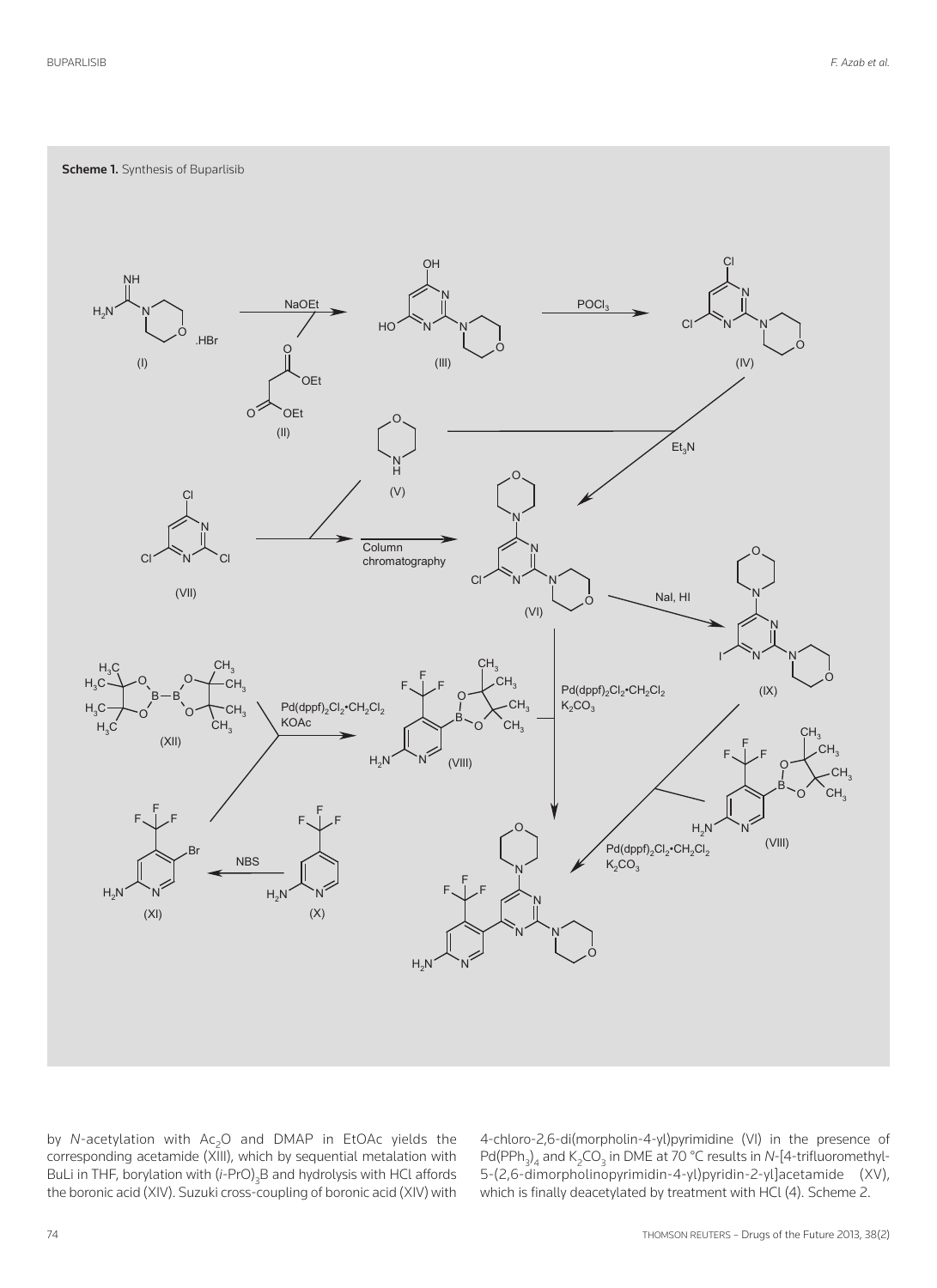Alternatively, Miyaura borylation of 4-chloro-2,6-di(morpholin-4-yl)pyrimidine (VI) with bis(pinacolato)diboron (XII) by means of Pd<sub>2</sub>dba<sub>3</sub>, KOAc and Cy<sub>2</sub>P in acetonitrile gives boronate ester (XVI), which is finally submitted to Suzuki cross-coupling with 2-amino-5-bromo-4-(trifluoromethyl)pyridine (XI) in the presence of Pd(dppf)Cl<sub>2</sub> and Cs<sub>2</sub>CO<sub>3</sub> in THF (4). Scheme 2.

### **BACKGROUND**

The phosphatidylinositol 3-kinase (PI3K) signaling pathway is dysregulated in many tumor types, where it is associated with a poor prognosis and resistance to multiple therapies. It is also known to play a pivotal role in the initiation and progression of malignancies, enhancing cell survival by stimulating cell proliferation and inhibiting apoptosis (5, 6). The two most widely observed mechanisms of PI3K–Akt activation in cancer are activation by receptor tyrosine kinases (RTKs) and somatic mutations in specific components of the signaling pathway (7).

Upon activation by a ligand, RTKs engage and activate PI3K, which in turn converts membrane-bound phosphatidylinositol 4,5-bisphosphonate (PIP2) to phosphatidylinositol 3,4,5-triphosphonate (PIP3). PIP3 then activates Akt by phosphorylation, which Akt acts to promote cell proliferation and survival, and regulates multiple signaling pathways that maintain cell cycle, proliferation and antiapoptotic signals  $(5)$ . Akt phosphorylates the forkhead box protein  $O$  (FOXO) subfamily of forkhead family transcription factors, which inhibits the transcription of proapoptotic genes, and directly inactivates proapoptotic proteins, while it activates the activity of nuclear factor NF- $\kappa$ B and stimulates the transcription of prosurvival genes (8). Moreover, cell cycle progression is regulated by Akt through its inhibition of the phosphorylation of the cyclin-dependent kinase inhibitors p21<sup>WAF1/CIP1</sup> and p27<sup>KIP1</sup> (9), and inhibition of glycogen synthase kinase-3 beta (GSK-3 beta) (10), which results in stimulation of cell cycle progression by stabilization of cyclin D1 (11). The most studied downstream substrate of Akt is the serine/threonine-protein kinase mToR (mammalian target of rapamycin); Akt can directly phosphorylate and activate mToR, as well as cause indirect activation of mToR by phosphorylating and inactivating tuberin (TSC2) (12). TSC2 normally inhibits mToR through the GTP-binding protein Rheb. When TSC2 is inactivated by phosphorylation, the GTP-binding protein Rheb is maintained in its GTP-bound state, allowing increased mToR activation (13). mToR exists in two complexes: ToRC1, in which mToR is bound to Raptor, and ToRC2, in which mToR is bound to Rictor (14). In the ToRC1 complex, mToR signals to its downstream effectors S6 kinase/ribosomal protein S6 and 4E-BP1/eIF-4E to control protein translation (15). Although mToR is generally considered a downstream substrate of Akt, mToR can also phosphorylate Akt when bound to Rictor in the ToRC2 complex, providing a level of positive feedback on the pathway (16).

By suppressing the PI3K–Akt–mToR pathway through its lipid phosphatase activity, phosphatase and tensin homolog (PTEn) governs a plethora of cellular processes, including survival, proliferation, energy metabolism and cellular architecture. The importance of the physiological function of PTEN is illustrated by its frequent disruption in several cancers (17).

Inhibition of PI3K is an emerging strategy in the treatment of cancer (7), and PI3K inhibitors can be divided into isoform-specific inhibitors or pan-PI3K inhibitors (18). Buparlisib (nVP-BKM-120) is a 2,6 dimorpholinopyrimidine derivative and is a potent pan-PI3K inhibitor.

# **PRECLINICAL PHARMACOLOGY**

Buparlisib was shown to bind in the ATP binding site of the lipid kinase domain in the PI3K p110 $\gamma$  and the PI3K p110 $\alpha$  isoforms. The binding to the  $\alpha$  isoform suggests that there are three key hydrogen bond interactions formed by the oxygen of the 2-morpholino group and by the exocyclic nitrogen in the 6-position pyridyl substituent. The morpholine oxygen functions as a hydrogen bond acceptor with the backbone amino group of Val851 in the hinge domain of the PI3K  $p110\alpha$  isoform. A similar interaction is observed in all the published structures with ATP and with known inhibitors. The 6-pyridyl exocyclic nitrogen (as a donor) binds to Asp810 and Asp933 in the catalytic region. A fourth interaction could be modeled, as high-resolution structures of p110y are frequently observed to contain a water molecule forming a hydrogen bond bridge between Tyr836 and Asp810. Consistent with its mechanism of action, buparlisib decreases the cellular levels of p-Akt in mechanistic models and relevant tumor cell lines, as well as downstream effectors in a concentration-dependent and pathway-specific manner (19).

Buparlisib is approximately equipotent against the class IA PI3Ks alpha, beta and delta and modestly less potent against the class IB gamma isoform. The compound also shows comparable potency against activating  $pi10\alpha$  somatic mutations that have been described in a wide array of human cancers. Buparlisib is significantly less potent in biochemical assays against the PI3K class III family member hVps34, the related class IV protein kinases mToR, serine/threonine-protein kinase ATR and DnA-dependent protein kinase (DnA-PK), and the distinct lipid kinase phosphatidyl 4-kinase beta (PI4Kbeta). Buparlisib was shown to be mostly inactive against all the kinases tested in an in-house selectivity panel, with the exception of macrophage colony-stimulating factor 1 receptor (CSF-1R). Buparlisib was further profiled in the Ambit kinase competition panel, in which ephrin-type A receptor 2 (EPHA2) and fibroblast growth factor receptor 2 (FGFR-2) kinases were found to be inhibited by more than 90% at a concentration of  $1 \mu$ mol/L. Such as for CSF-1R, these hits were not reconfirmed in FGFR-2 and EPHA2 cellular autophosphorylation assays. Therefore, buparlisib can be considered as a selective pan-class I PI3K inhibitor (19).

Buparlisib downregulates PI3K downstream signaling by inhibiting the phosphorylation of Akt and p-S6R, which resulted in reduced tumor proliferation in breast cancer models (20-23). Despite suppression of Akt phosphorylation as a resistance mechanism, cancer cells exhibited activation of the mitogen-activated protein kinase (MAPK) pathway in dyslipidemia-induced tumor growth and metastasis in murine mammary Mvt-1 cells (24), lung cancer (25), c-Mycdriven medulloblastoma (26), glioma (27) and *PTEN*-null human glioblastoma U-87 MG cells (19). However, in gastric cancer cells harboring *KRAS* mutations, buparlisib treatment increased p-Akt by subsequent abrogation of feedback inhibition by stabilizing insulin receptor substrate, and increased activation of p-ERK and p-STAT3 was observed (28).

Buparlisib induced apoptosis in a concentration-dependent manner in breast cancer (20), glioma (27), gastrointestinal cancer (29) and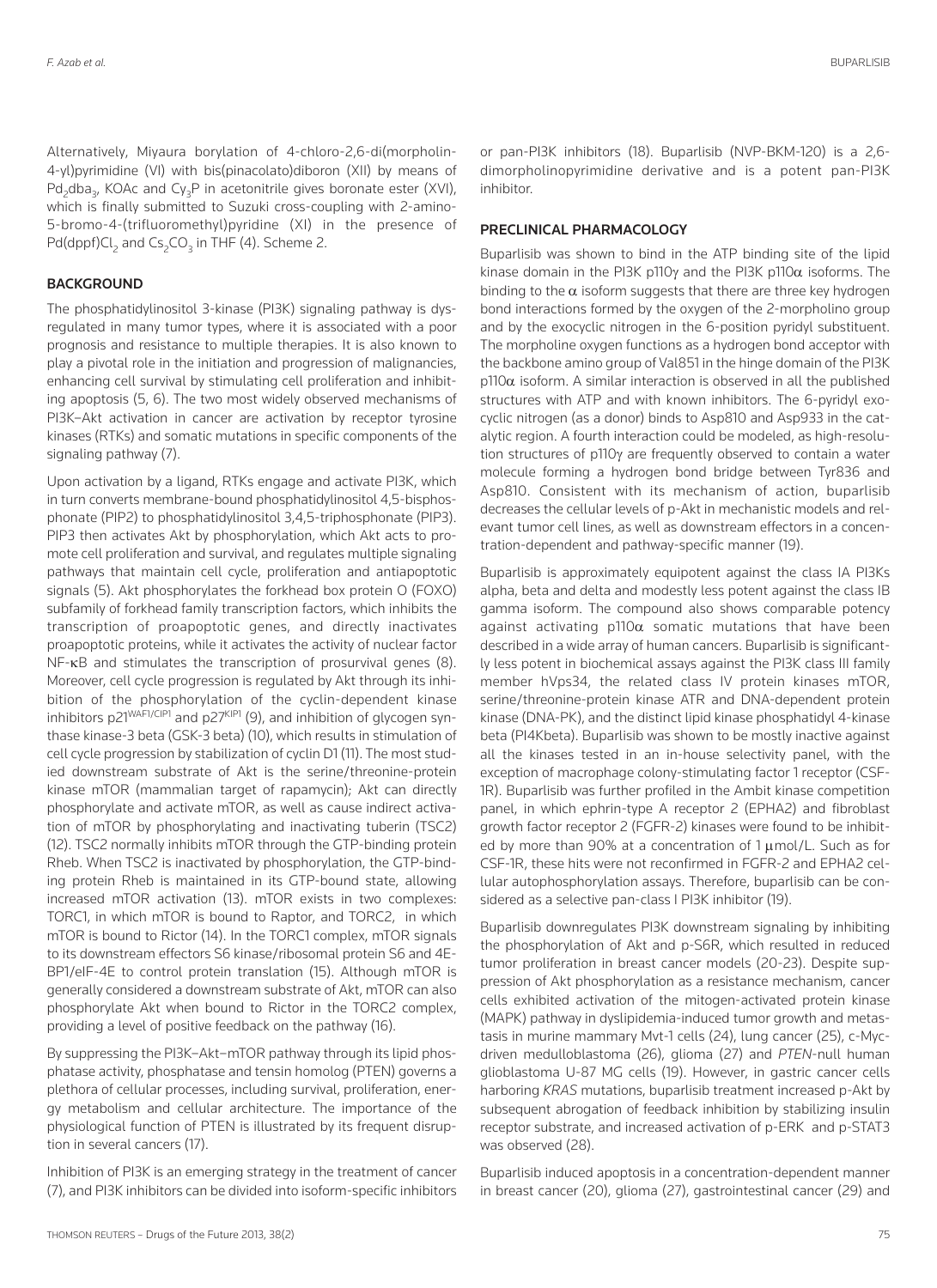**Scheme 2.** Synthesis of Buparlisib

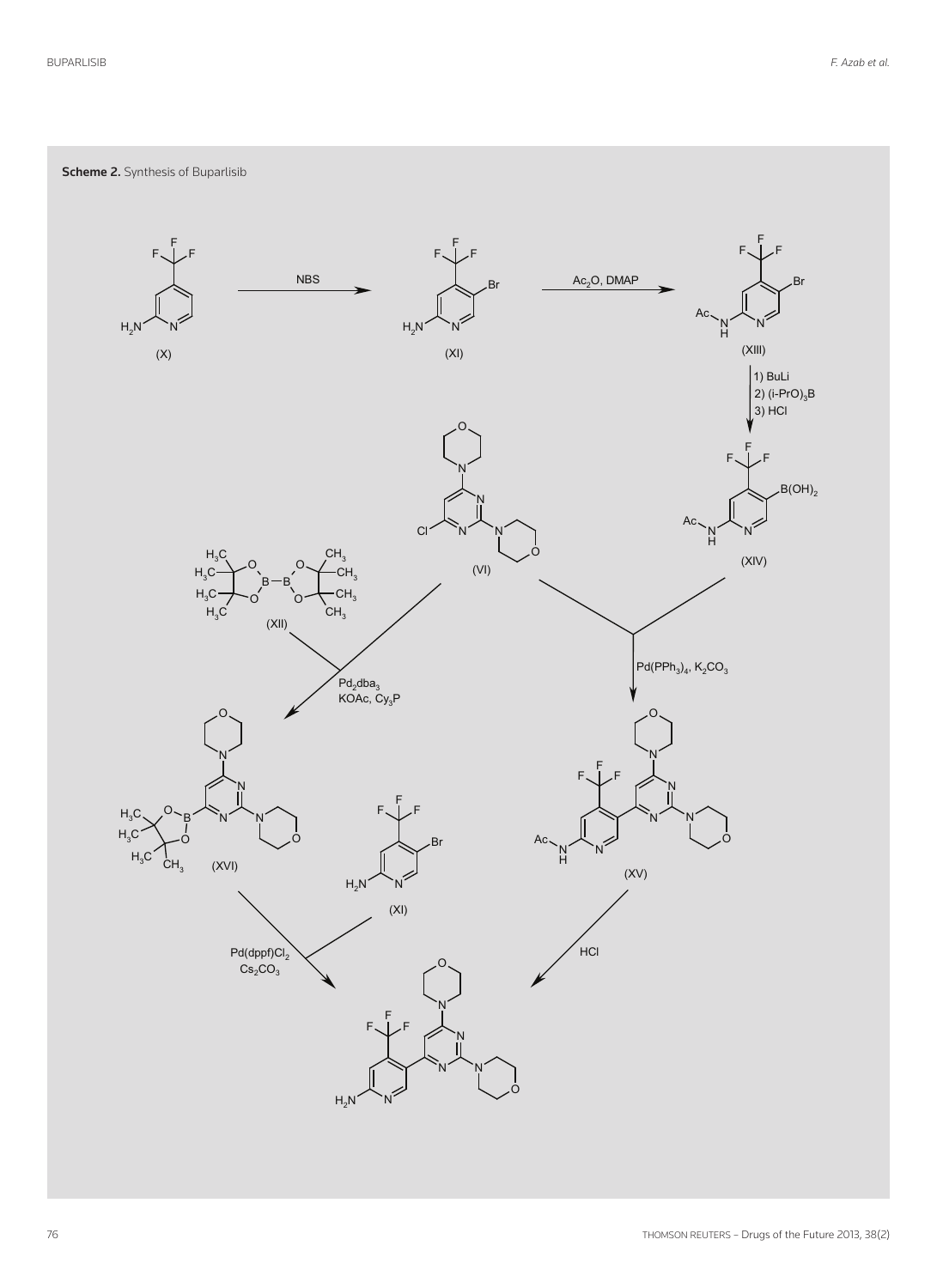multiple myeloma (30). Buparlisib induced apoptosis through activation of caspase, followed by downregulation of the antiapoptotic protein E3 ubiquitin-protein ligase XIAP and upregulation of the proapoptotic protein Bcl-2-like protein 11 (BIM) (30). Buparlisib restricted the growth of highly and moderately proliferative cell lines in a concentration-dependent manner (31). It induced a  $G<sub>2</sub>$  shift in gastrointestinal cancer cells (29) and changed the expression of mitotic genes to induce  $G_2$ -M arrest in melanoma cells (32). In multiple myeloma, buparlisib induced  $G<sub>1</sub>$  cell cycle arrest through upregulation of p27 and downregulation of cyclin D1 (30).

In murine breast cancer models, buparlisib inhibited tumor growth via inhibition of PI3K–Akt–mToR signaling in the hyperinsulinemic MKR mouse model of breast cancer (21), led to a significant reduction in tumor vasculature leakiness from the tumor tissue (19) and controlled metastatic growth in multiple organs, resulting in a significant proportion of *Rag2*−/−;*Il2rg*−/− mice free from brain and bone metastases for its penetration of the blood–brain barrier (33). In a murine lung cancer model, buparlisib alleviated dyslipidemiainduced tumor growth and metastasis in the Mvt-1 model, with a concomitant decrease in PI3K–Akt signaling (24), and it synergized with everolimus in a mouse xenograft model (34). In a murine glioma model, buparlisib increased median survival from 26 days (control cohort) to 38 and 48 days (treated cohorts) (27). In a murine multiple myeloma model, treatment with buparlisib significantly inhibited tumor growth and prolonged the survival of myelomabearing mice (30). In gastric cancer models, buparlisib led to tumor regressions, with no increase in the mitotic index (32). And in a mouse soft tissue sarcoma model, buparlisib elicited a partial response in 50% of tumors and produced a robust delay in tumor growth kinetics (35).

Buparlisib synergized with mToR inhibitors in lung cancer (25, 34) and melanoma (36), with dexamethasone in multiple myeloma (30), with STAT3 inhibitors in *KRAS-*mutant gastric cancer (28), with PARP inhibitors in breast cancer (22, 23), with MAPK inhibitors in breast cancer (19, 20, 23), with HER2 inhibitors in breast cancer (19, 37), with cytotoxic agents such as docetaxel and temozolomide in breast cancer (19), and with SMo inhibitors in medulloblastoma (38).

Buparlisib at high concentrations induces cell death in various cellular systems, irrespective of their level of PI3K addiction. At 5- to 10 fold, tubulin polymerization assays and nuclear magnetic resonance binding studies revealed that the agent inhibited microtubule dynamics upon direct binding to tubulin, which resulted in  $G<sub>2</sub>$  cell cycle arrest. In in vitro settings, the consequences of the off-target activity started to manifest at concentrations above  $1 \mu M$  and at doses above 50 mg/kg in mouse models. However, in vivo models showed that daily treatment of mice with doses of up to 40 mg/kg led to tumor regressions with no increase in the mitotic index. Thus, strong antitumor activity can be achieved in PI3K-dependent models at exposures that are below those necessary to engage the off-target activity (32).

#### **PHARMACOKINETICS AND METABOLISM**

Buparlisib is rapidly absorbed after oral administration, with the median time to reach peak plasma concentrations (t<sub>max</sub>) between 0.5 and 4 hours postdose.  $T_{max}$  appeared to be independent of dose and did not change after multiple oral doses. Physiologically based

models predicted that a fraction of approximately 0.95 of the dose was absorbed, with an absolute oral bioavailability of more than 90%.

Buparlisib exposure within a dosing interval ( $AUC_{0.24}$ ) and  $C_{max}$  was similar between days 8 and 28 of daily oral dosing, indicating the absence of significant drug accumulation after day 8. An approximately dose-proportional increase in  $C_{\text{max}}$  and  $\text{AUC}_{0.24}$  was observed across the entire dose range. Interpatient variability (CV%) in  $C_{\text{max}}$ and  $AUC_{0.24}$  differed at each dose level but was moderate and generally approximately 40%.

After reaching the peak drug concentration (C<sub>max</sub>), buparlisib plasma concentrations decreased in a biexponential manner with an apparent long terminal elimination half-life ( $\mathfrak{t}_{1/2}$ ). The agent accumulated threefold in achieving steady state, consistent with a half-life of ~40 hours. Apparent total body clearance from plasma at steady state (calculated as dose/AUC<sub>0-24</sub>) was low (~5.0 L/h). Physiologically based models predicted a hepatic clearance (CL<sub>hen</sub>) of approximately 2 to 8 L/h, respectively, with an absolute oral bioavailability of > 90%. These predictions are in close agreement with the clearance of 5 L/h and the first-pass hepatic extraction of < 10%.

#### **SAFETY**

In a phase I dose-escalation trial of buparlisib in 35 patients with advanced solid tumors, the maximum tolerated dose (MTD) was 100 mg/day. Grade 3/4 adverse events (AEs), regardless of causality, were observed in 22 patients (63%). Of the grade 3/4 AEs, regardless of causality, rash (11%), hyperglycemia (9%), performance status decrease (9%), mood alteration (9%; including mood altered [6%] and affective disorder [3%]) and pruritus (6%) were observed in two or more patients. The majority of treatment-related AEs were observed at dose levels  $\geq$  100 mg. Five patients (14%) experienced serious AEs considered to be treatment-related: hyperglycemia (80 mg, 150 mg [n = 2]), skin rash (150 mg) and diarrhea (100 mg). All four deaths on study resulted from disease progression (39).

In preclinical settings, at high doses, buparlisib has off-target activity for inhibiting tubulin polymerization and consequently inhibition of mitosis and  $G<sub>2</sub>/M$  arrest (32). In the clinical setting, at the MTD of 100 mg/day, the plasma exposure (AUC: 56 humol/L) (39) lies below the exposure necessary to transiently engage the off-target in a mouse model (AUC > 65 h $\mu$ mol/L) (28). These findings suggest that, in patients, the threshold for microtubule-destabilizing activity of this compound is not reached. Therefore, it is anticipated that efficacy in patients will solely stem from PI3K inhibition.

### **CLINICAL STUDIES**

In a phase I clinical trial of buparlisib in 35 patients with advanced solid tumors, patients had histologically confirmed advanced tumors failing standard therapy, one or more lesions as defined by RECIST, age  $\geq$  18 years, life expectancy  $\geq$  12 weeks, World Health Organization performance status  $\leq$  2, adequate bone marrow, hepatic and renal function, and fasting plasma glucose levels ≤ 140 mg/dL (7.8 mmol/L). A representative tissue specimen for analysis of tumor molecular status was required. Key exclusion criteria were corticosteroid treatment ≤ 2 weeks before starting buparlisib, clinically manifest diabetes, including a history of gestational diabetes,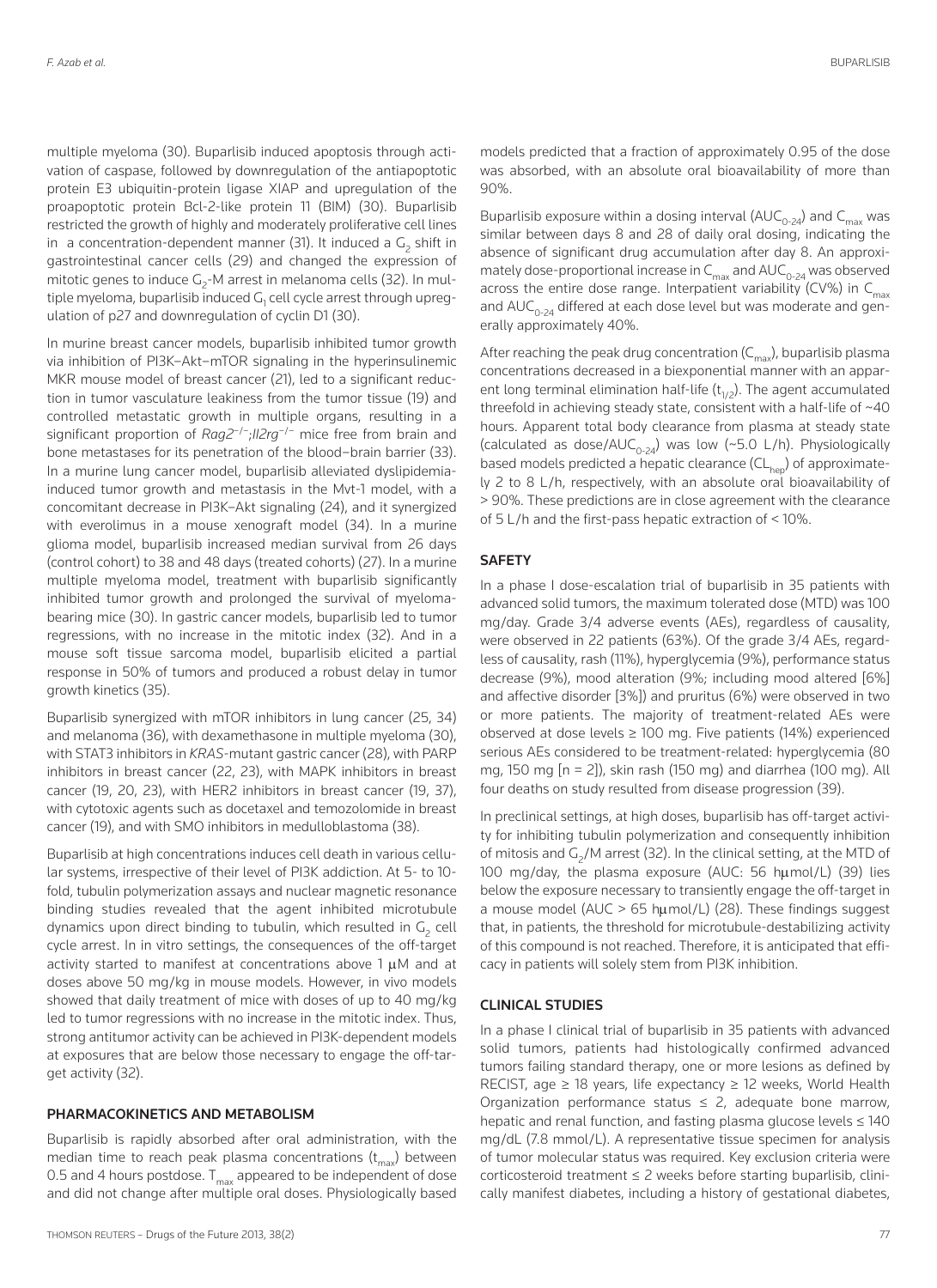and prior treatment with a PI3K inhibitor. Thirty-one of 35 patients were evaluable for response; baseline and post-baseline target lesion radiological assessments were available for 24 patients by central review. One patient with triple-negative breast cancer and a *KRAS* mutation achieved a partial response on a dose of 100 mg/day. Sixteen patients (of 31; 52%) had stable disease for more than 6 weeks, including 5 with colorectal cancer and 5 with breast cancer. Seven patients had been on the study for  $\geq 8$  months, most at 100 mg/day (two patients each with breast cancer and colorectal cancer and one patient each with prostate cancer, angiosarcoma and lung adenocarcinoma). Five of these patients had tumors with PI3K pathway dependence (PTEN low/no protein expression or *PIK3CA* gene mutation). This study demonstrated feasibility and proof-of-concept for class I PI3K inhibition in patients with advanced cancers.

Buparlisib has also been tested in a phase II clinical trial used as therapy for patients with recurrent/metastatic squamous cell carcinoma of the head and neck (SCCHn). This is the first PI3K inhibitor tested in clinical trials for head and neck cancer, and it was a multicenter, single-arm phase II study to determine the antitumor effects of buparlisib in patients with recurrent and/or metastatic SCCHn who failed prior platinum-based chemotherapy regimens.

A second phase II clinical trial is testing buparlisib as a single agent in first-line therapy in advanced, metastatic or recurrent endometrial cancer**.** Alterations of the PI3K–PTEn–Akt pathway have been identified in many cancers, including endometrial and ovarian cancers. Tumors with PI3K mutations have demonstrated sensitivity to this compound, therefore justifying the use of this agent in subjects with endometrial or ovarian, fallopian tube or primary peritoneal cancer. This study is not yet open for participant recruitment.

### **SOURCE**

Novartis (CH).

#### **DISCLOSURES**

The authors state no conflicts of interest.

#### **REFERENCES**

- 1. Pick, T., Barsanti, P., Iwanowicz, E. et al. (novartis AG). *Pyrimidine derivatives used as PI-3 kinase inhibitors.* EP 1984350, EP 2261223, JP 200952764, US 2010249126, US 8217035, US 2012225859, Wo 2007084786.
- 2. Burger, M.T., Pecchi, S., Wagman, A. et al. *Discovery of BKM120, a pan class I PI3 kinase inhibitor in phase I/II clinical trials*. 240th ACS natl Meet (Aug 22-26, Boston) 2010, Abst MEDI 489.
- 3. Vu, A.T., Morris, J. Malhotra, S.V. *Efficient and improved synthesis of a PI3K* inhibitor anticancer agent. 241<sup>st</sup> ACS Natl Meet (March 27-31, Anaheim) 2011, Abst oRGn 115.
- 4. Calienni, J.V., De La Cruz, M., Flubacher, D. et al. (novartis AG). *Manufacturing process for pyrimidine derivatives*. Wo 2012044727.
- 5. LoPiccolo, J., Blumenthal, G.M., Bernstein, W.B., Dennis, P.A. *Targeting the PI3K/Akt/mTOR pathway: Effective combinations and clinical considerations.* Drug Resist Updat 2008, 11(1-2): 32-50.
- 6. Feldman, M.E., Shokat, K.M. *New inhibitors of the PI3K-Akt-mTOR pathway: Insights into mTOR signaling from a new generation of Tor kinase*

*domain inhibitors (TORKinibs).* Curr Top Microbiol Immunol 2010, 347: 241-62.

- 7. Engelman, J.A. *Targeting PI3K signalling in cancer: Opportunities, challenges and limitations.* nat Rev Cancer 2009, 9(8): 550-62.
- 8. Korbecki, J., Baranowska-Bosiacka, I., Gutowska, I., Chlubek, D. *Biochemical and medical importance of vanadium compounds.* Acta Biochim Pol 2012, 59(2): 195-200.
- 9. Izutani, Y., Yogosawa, S., Sowa, Y., Sakai, T. *Brassinin induces G1 phase arrest through increase of p21 and p27 by inhibition of the phosphatidylinositol 3-kinase signaling pathway in human colon cancer cells.* Int J oncol 2012, 40(3): 816-24.
- 10. Kim, L., Kimmel, A.R. *GSK3, a master switch regulating cell-fate specification and tumorigenesis.* Curr opin Genet Dev 2000, 10(5): 508-14.
- 11. Liang, J., Slingerland, J.M. *Multiple roles of the PI3K/PKB (Akt) pathway in cell cycle progression.* Cell Cycle 2003, 2(4): 339-45.
- 12. Gomez-Pinillos, A., Ferrari, A.C. *mTOR signaling pathway and mTOR inhibitors in cancer therapy.* Hematol oncol Clin north Am 2012, 26(3): 483-505.
- 13. orlova, K.A., Crino, P.B. *The tuberous sclerosis complex.* Ann n Y Acad Sci 2010, 1184: 87-105.
- 14. Proud, C.G. *mTOR signalling in health and disease.* Biochem Soc Trans 2011, 39(2): 431-6.
- 15. Julien, L.A., Carriere, A., Moreau, J., Roux, P.P. *mTORC1-activated S6K1 phosphorylates Rictor on threonine 1135 and regulates mTORC2 signaling.* Mol Cell Biol 2010, 30(4): 908-21.
- 16. Cybulski, n., Hall, M.n. *TOR complex 2: A signaling pathway of its own.* Trends Biochem Sci 2009, 34(12): 620-7.
- 17. Song, M.S., Salmena, L., Pandolfi, P.P. *The functions and regulation of the PTEN tumour suppressor.* nat Rev Mol Cell Biol 2012, 13(5): 283-96.
- 18. Kurtz, J.E., Ray-Coquard, I. *PI3 kinase inhibitors in the clinic: An update.* Anticancer Res 2012, 32(7): 2463-70.
- 19. Maira, S.M., Pecchi, S., Huang, A. et al. *Identification and characterization of NVP-BKM120, an orally available pan-class I PI3-kinase inhibitor.* Mol Cancer Ther 2012, 11(2): 317-28.
- 20. Sanchez, C.G., Ma, C.X., Crowder, R.J. et al. *Preclinical modeling of combined phosphatidylinositol-3-kinase inhibition with endocrine therapy for estrogen receptor-positive breast cancer.* Breast Cancer Res 2011, 13(2): R21.
- 21. Gallagher, E.J., Fierz, Y., Vijayakumar, A., Haddad, N., Yakar, S., LeRoith, D. *Inhibiting PI3K reduces mammary tumor growth and induces hyperglycemia in a mouse model of insulin resistance and hyperinsulinemia.* oncogene 2012, 31(27): 3213-22.
- 22. Juvekar, A., Burga, L.n., Hu, H. et al. *Combining a PI3K inhibitor with a PARP inhibitor provides an effective therapy for, BRCA1-related breast cancer.* Cancer Discov 2012, 2(11): 1048-63.
- 23. Ibrahim, Y.H., García-García, C., Serra, V. et al. *PI3K inhibition impairs BRCA1/2 expression and sensitizes BRCA-proficient triple-negative breast cancer to PARP inhibition.* Cancer Discov 2012, 2(11): 1036-47.
- 24. Alikhani, N., Ferguson, R.D., Novosyadlyy, R., Gallagher, E.J., Scheinman, E.J., Yakar, S., Leroith, D. *Mammary tumor growth and pulmonary metastasis are enhanced in a hyperlipidemic mouse model.* oncogene 2012.
- 25. Zito, C.R., Jilaveanu, L.B., Anagnostou, V. et al. *Multi-level targeting of the phosphatidylinositol-3-kinase pathway in non-small cell lung cancer cells.* PLoS one 2012, 7(2): e31331.
- 26. Pei, Y., Moore, C.E., Wang, J. et al. *An animal model of MYC-driven medulloblastoma.* Cancer Cell 2012, 21(2): 155-67.